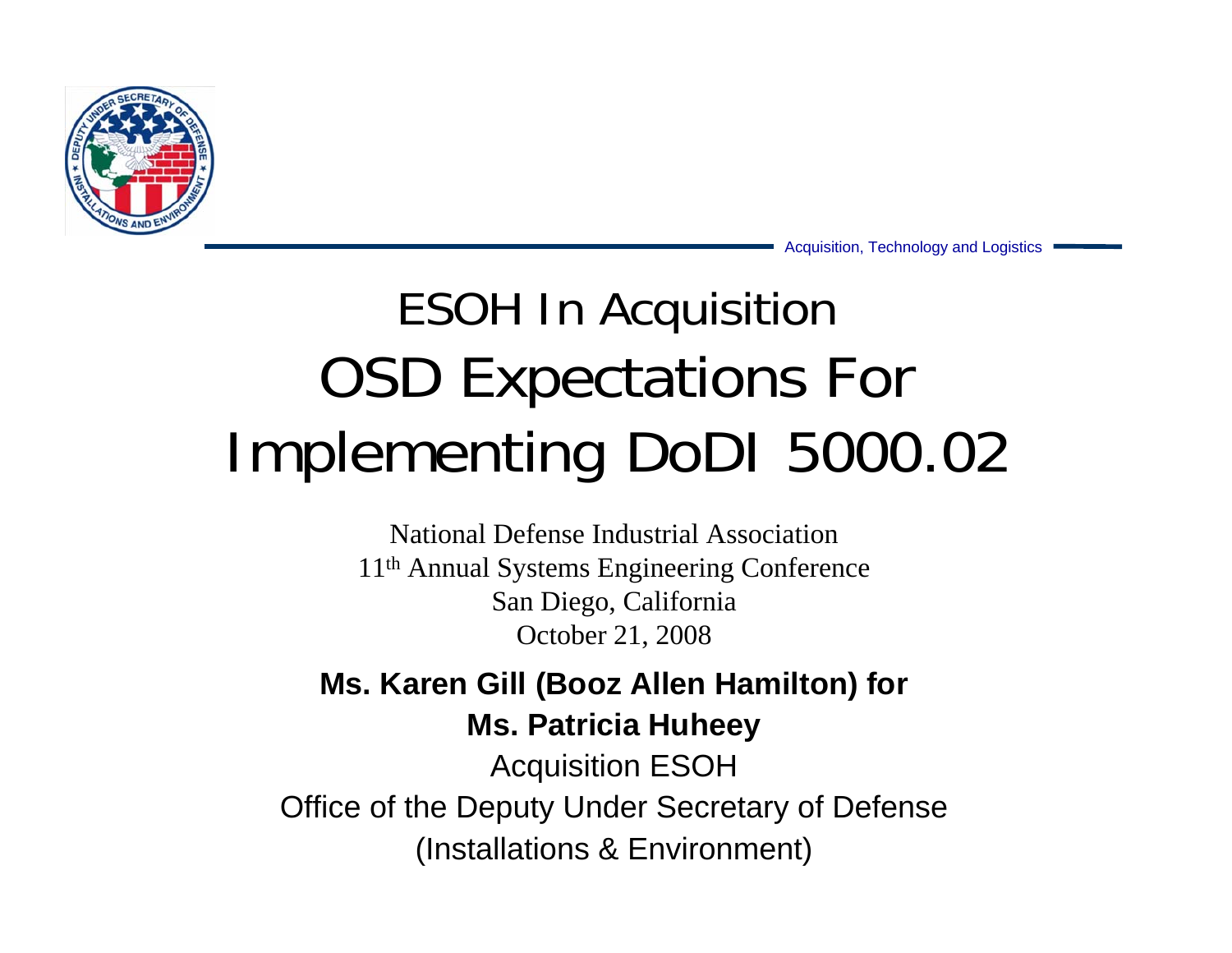

# **Outline**

- Background on DUSD(I&E)
- Policy Objectives & Principles
- Policy & OSD Expectations
- Initiatives and Focus Areas
	- DAU CLE 009 "System Safety in Systems Engineering"
	- – "System Safety - ESOH Management Evaluation Criteria for DoD Acquisition"
	- – "ESOH in Acquisition – Integrating ESOH into Systems Engineering" Booklet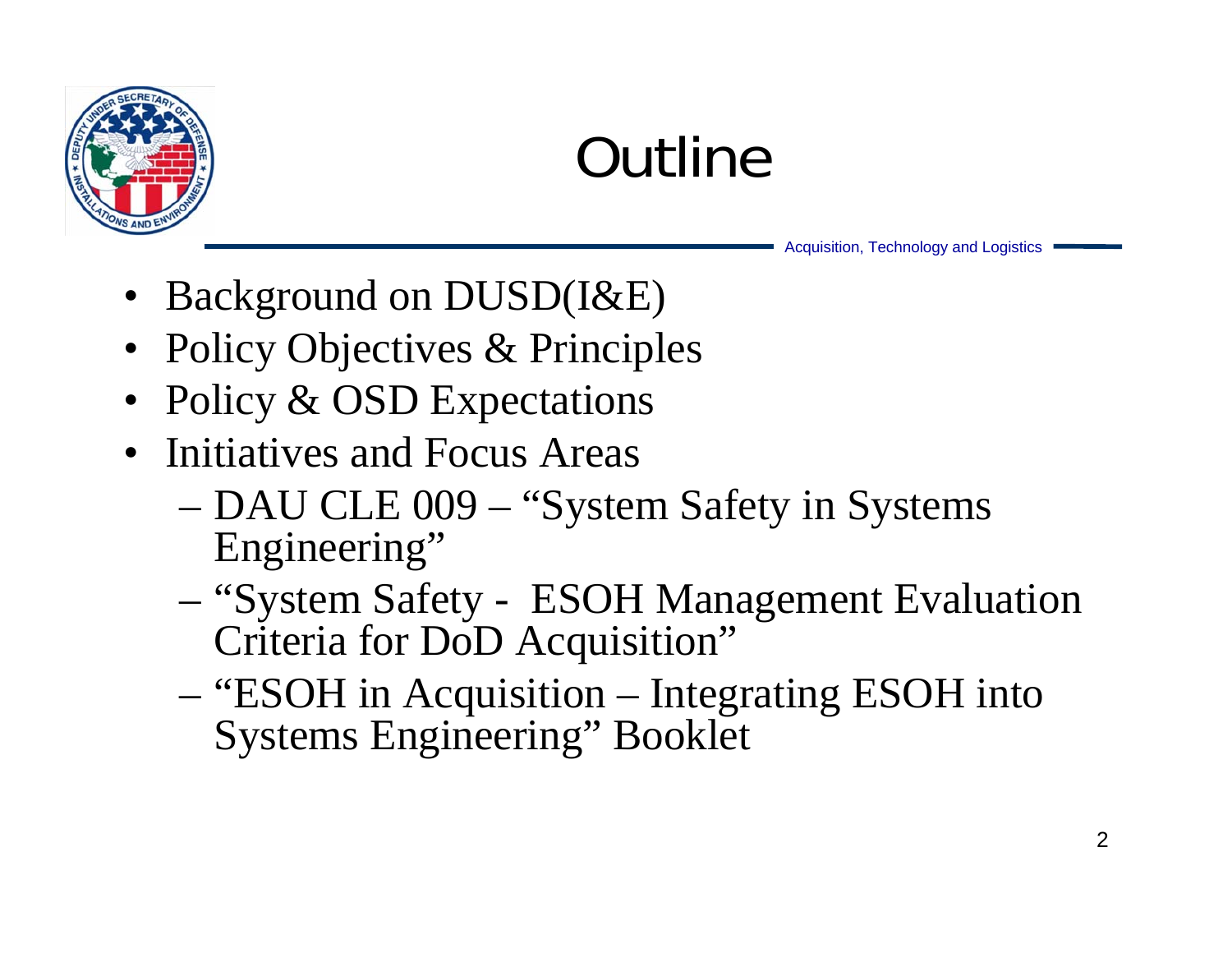**Background on ODUSD(I&E)**

3



# ESOH in Acquisition Leadership

Environment, Safety, and Occupational Health

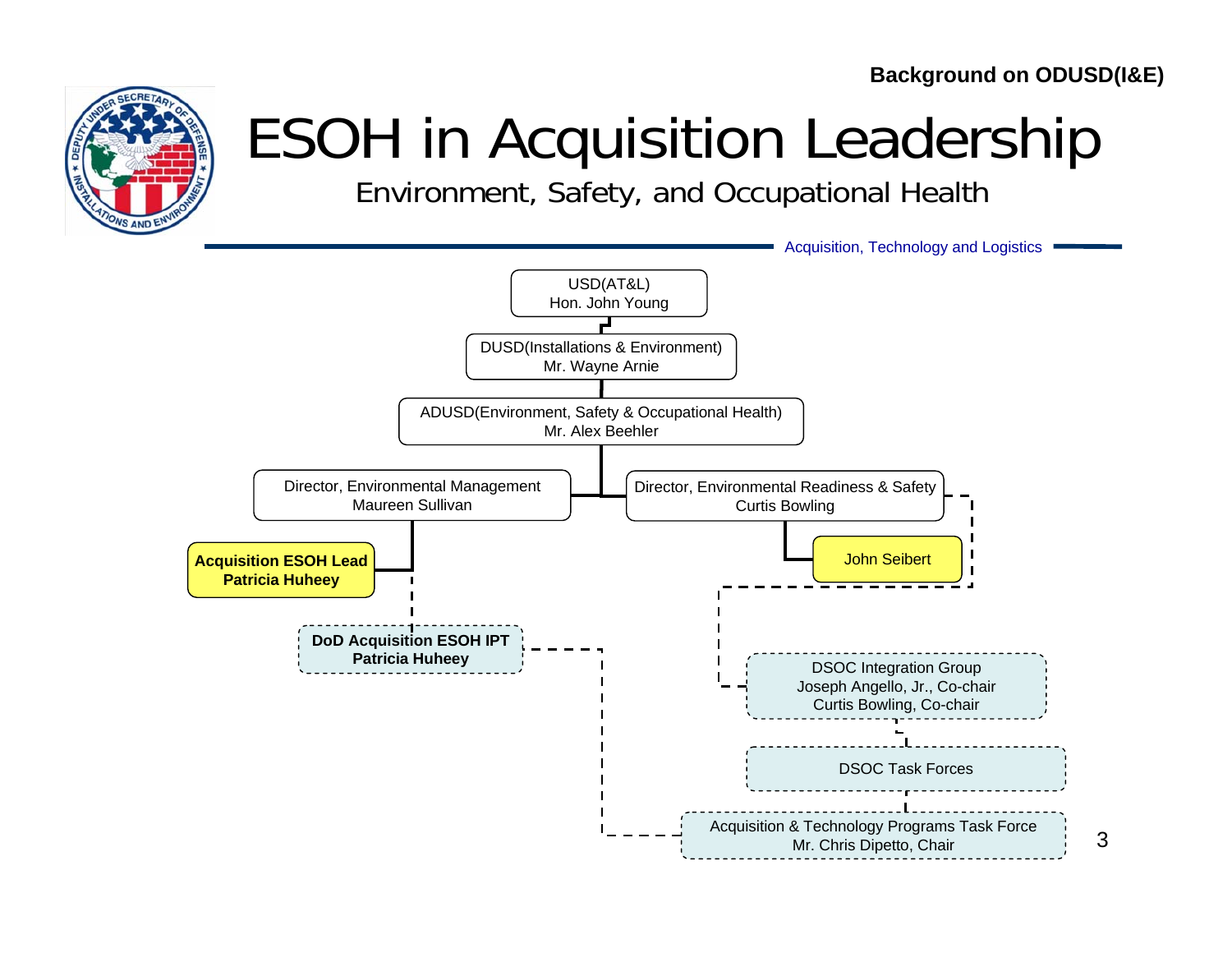**Background on ODUSD(I&E)**



## Role in Acquisition

- DUSD(I&E) is the AT&L Advisor for ESOH issues
- Oversight of ACAT 1D, IAM, and AT&L Special Interest programs
- Focus on DoDI 5000.02 ESOH in acquisition policy
- Identify OSD ESOH "expectations" in the Defense Acquisition Guidebook
- Provide guidance for policy implementation on the Acquisition Community Connection
- Provide ESOH input to CJCS 3170.01 series JCIDS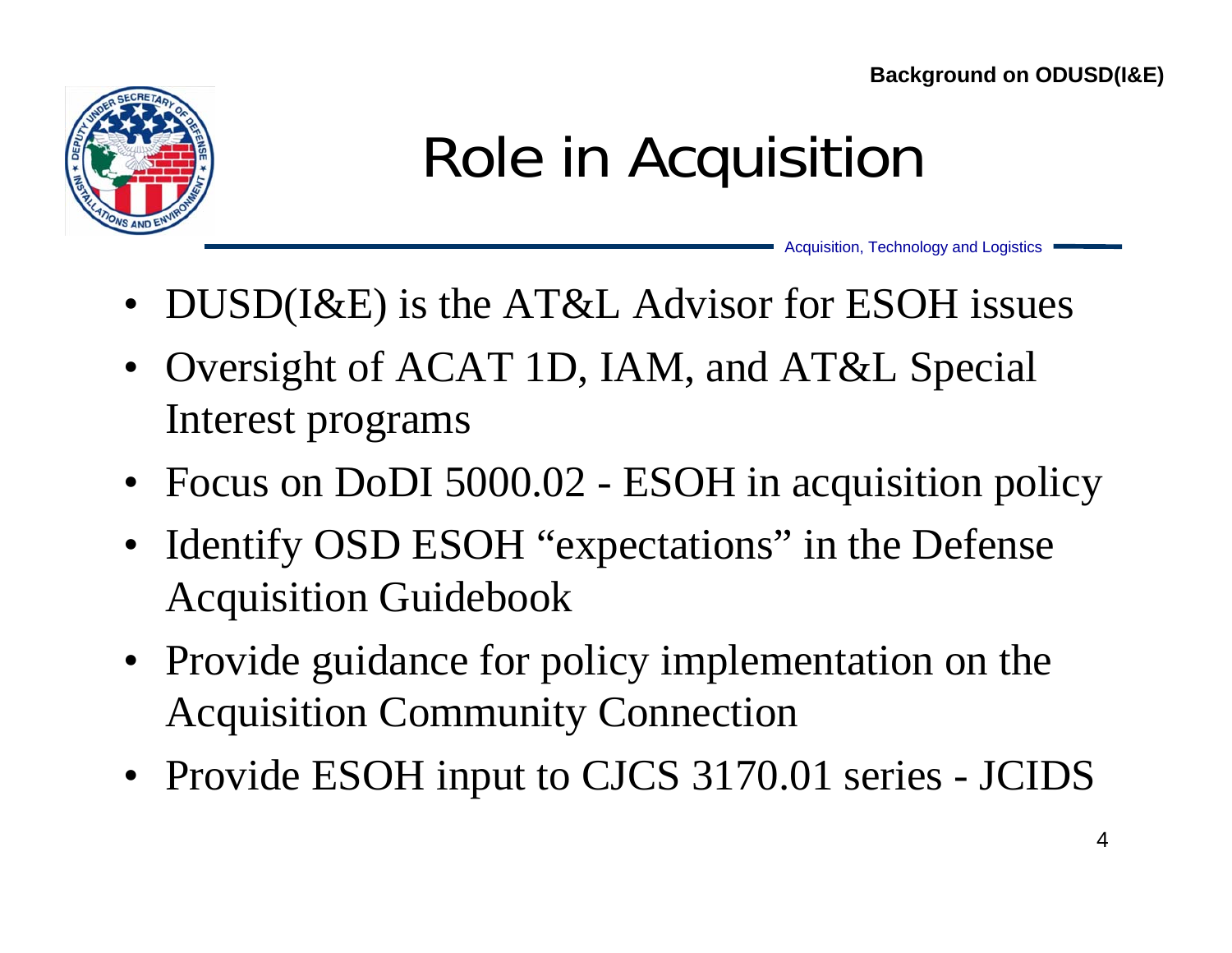

#### Why Be Concerned With ESOH in Acquisition? **Policy Objectives & Principles**

- ESOH considerations affect the operational effectiveness and sustainability of the system
	- – There is a relationship between the natural and workforce infrastructures and the military mission
	- – Compliance requirements and encroachment influence how DoD maintains and trains with the system
	- System design, operation, and maintenance parameters determine the installation and workforce needs to train and maintain the system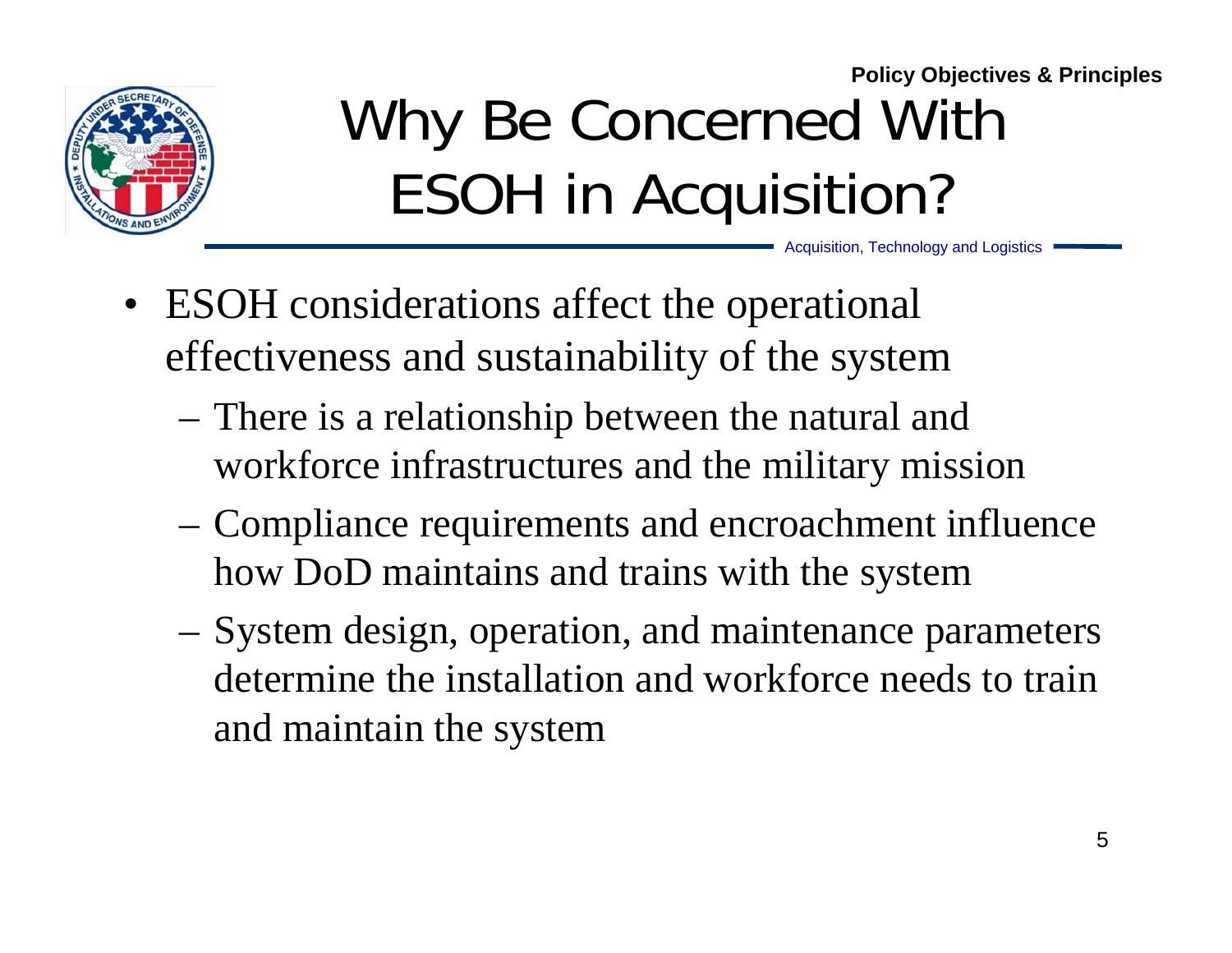

# Natural Infrastructure Management (NIM)

- • The essential principle of NIM is that air, land, and water resources are *assets that must be managed and sustained* for the values they provide to the military
- • Natural infrastructure (NI) assets include
	- *Natural assets:* distinct ecological or physical components of natural infrastructure
	- *Statutory assets:* legally defined entitlements to access and use products and services of natural infrastructure



*Leveraging NI asset values to support the mission*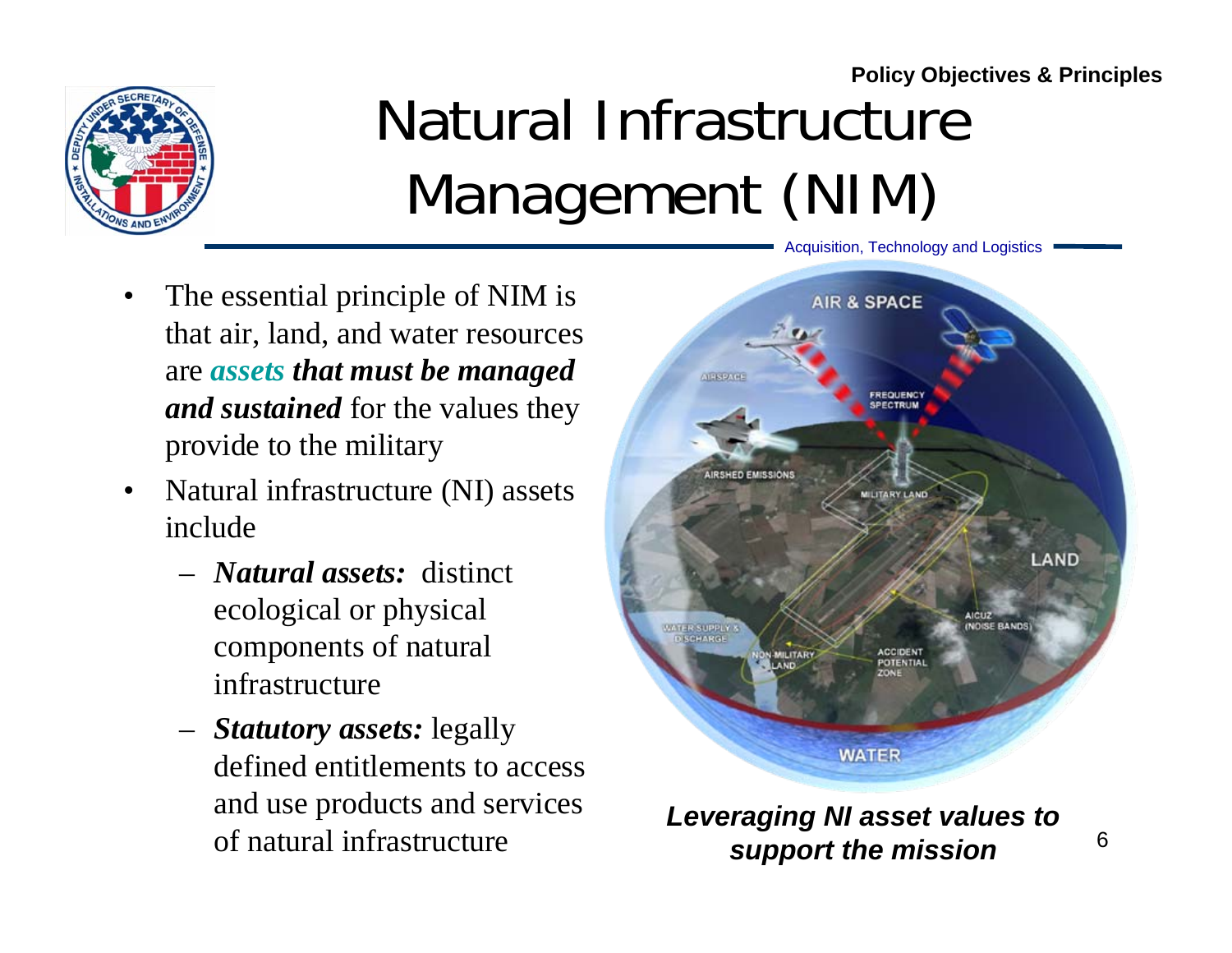

# Plan Ahead & Influence the System Design

- Identify system life-cycle ESOH risks early to influence design rather than address them afterwards as operational considerations
- System design is most effectively influenced through the system engineering process
	- Active participation in the IPTs is critical to success
- ESOH hazards and associated risks are best managed using a standard approach and structured process
- E, S, and OH inputs to systems engineering need to be optimized across the disciplines to meet cost and performance needs over the life cycle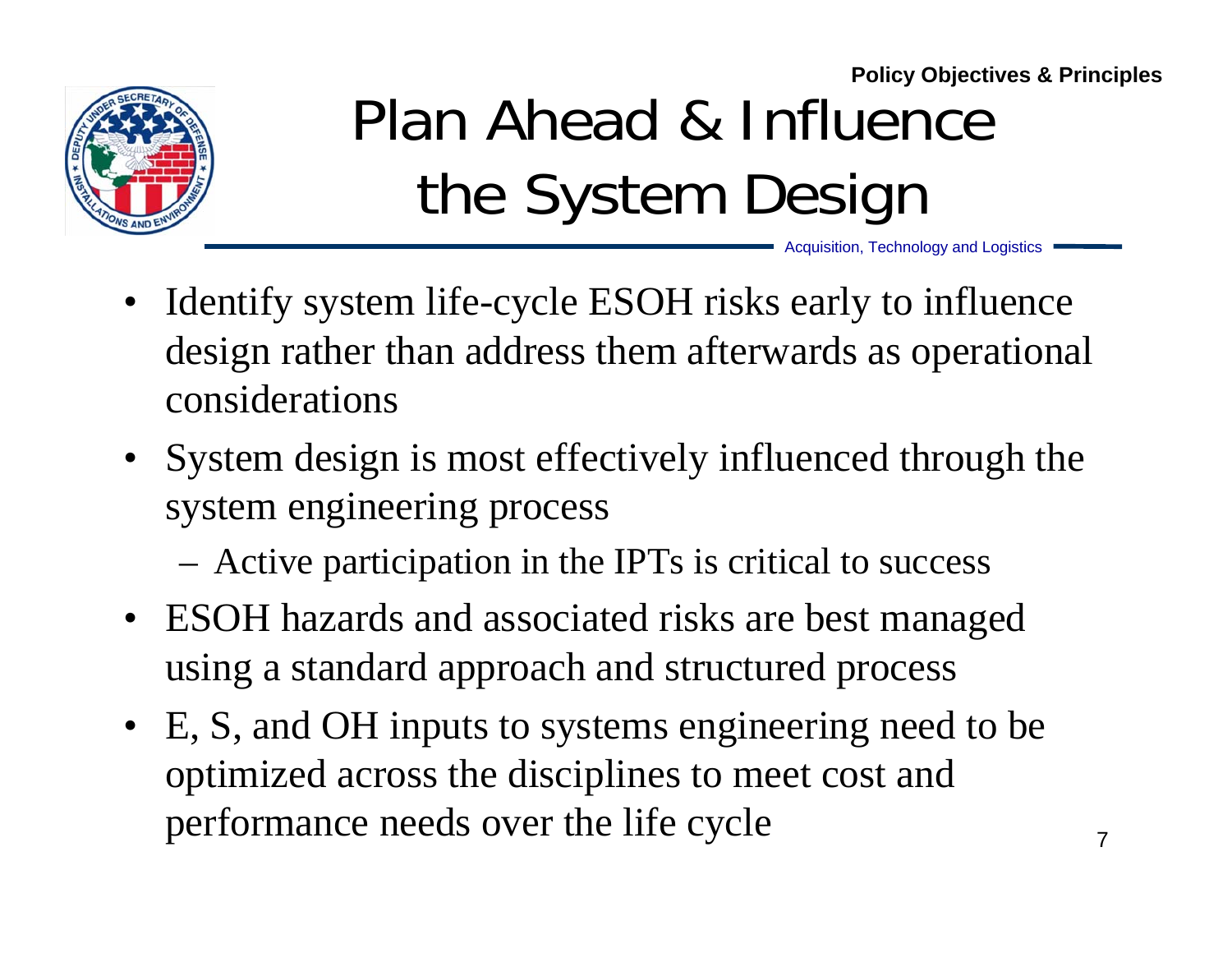

# Top Level Principles

- •Address safety throughout the acquisition process
- • Use a total systems approach to minimize or eliminate characteristics that produce environmental, safety or health hazards
- Use the system safety process in MIL-STD-882D to eliminate ESOH hazards where possible and manage ESOH risks where hazards cannot be eliminated
- Coordinate ESOH risks with the User and formally accept risks at designated management level
- Manage and document hazardous and toxic materials associated with the system and plan for safe disposal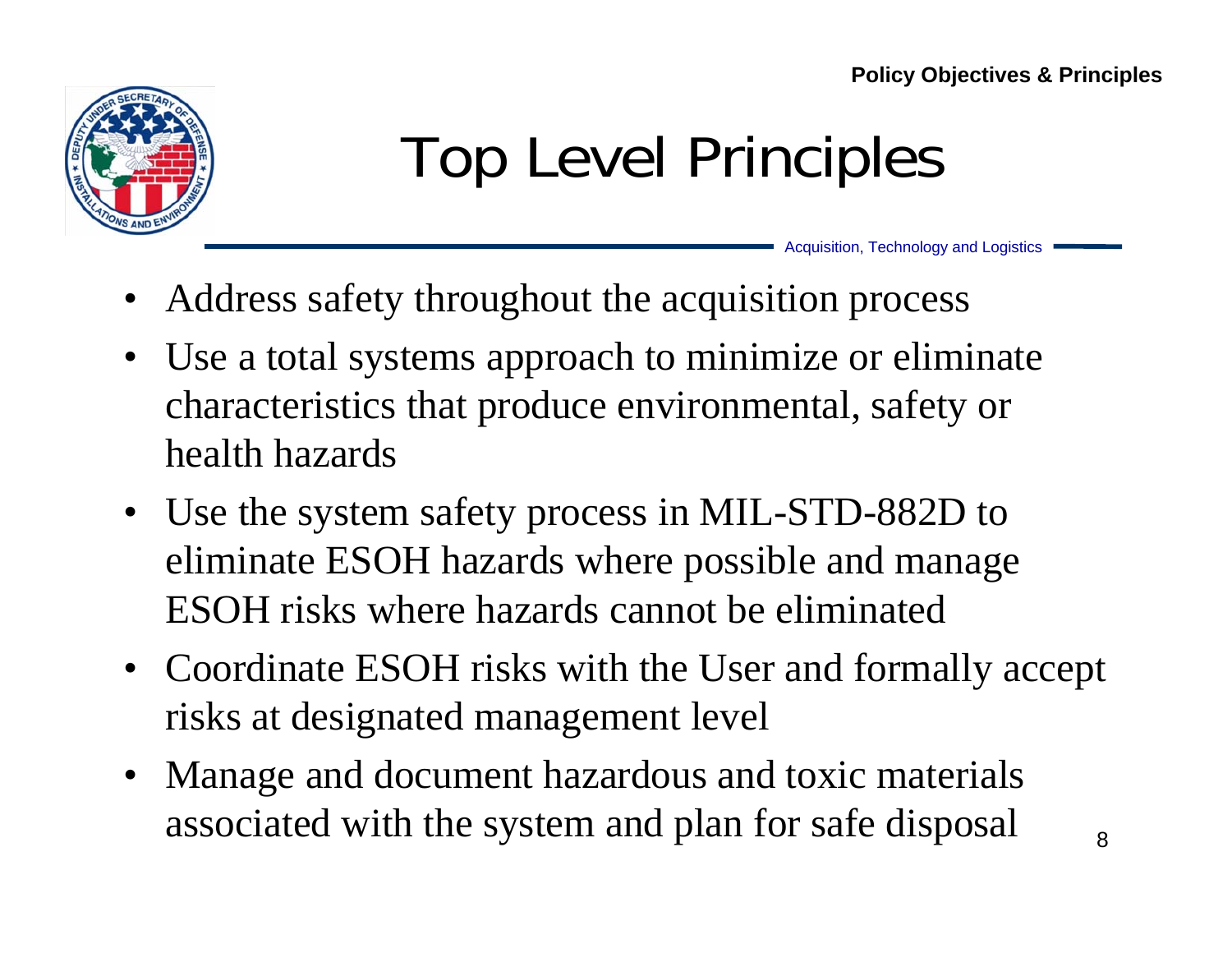

# Life Cycle ESOH Risks

Acquisition, Technology and Logistics

#### •**ESOH risks may include:**

- Hazardous and toxic materials and wastes
- – Environmental and occupational noise (e.g. litigation, lost productivity)
- – Personnel safety and occupational health (e.g. PPE, medical surveillance, lost work time, future VA benefits of injury/illness)
- Regulatory compliance (e.g., pollution, record-keeping, noncompliance fines, litigation)
- –System component or software failures
- • **Need to manage ESOH risks associated with:**
	- –Routine operation and maintenance of the system
	- System failures
	- ESOH compliance requirements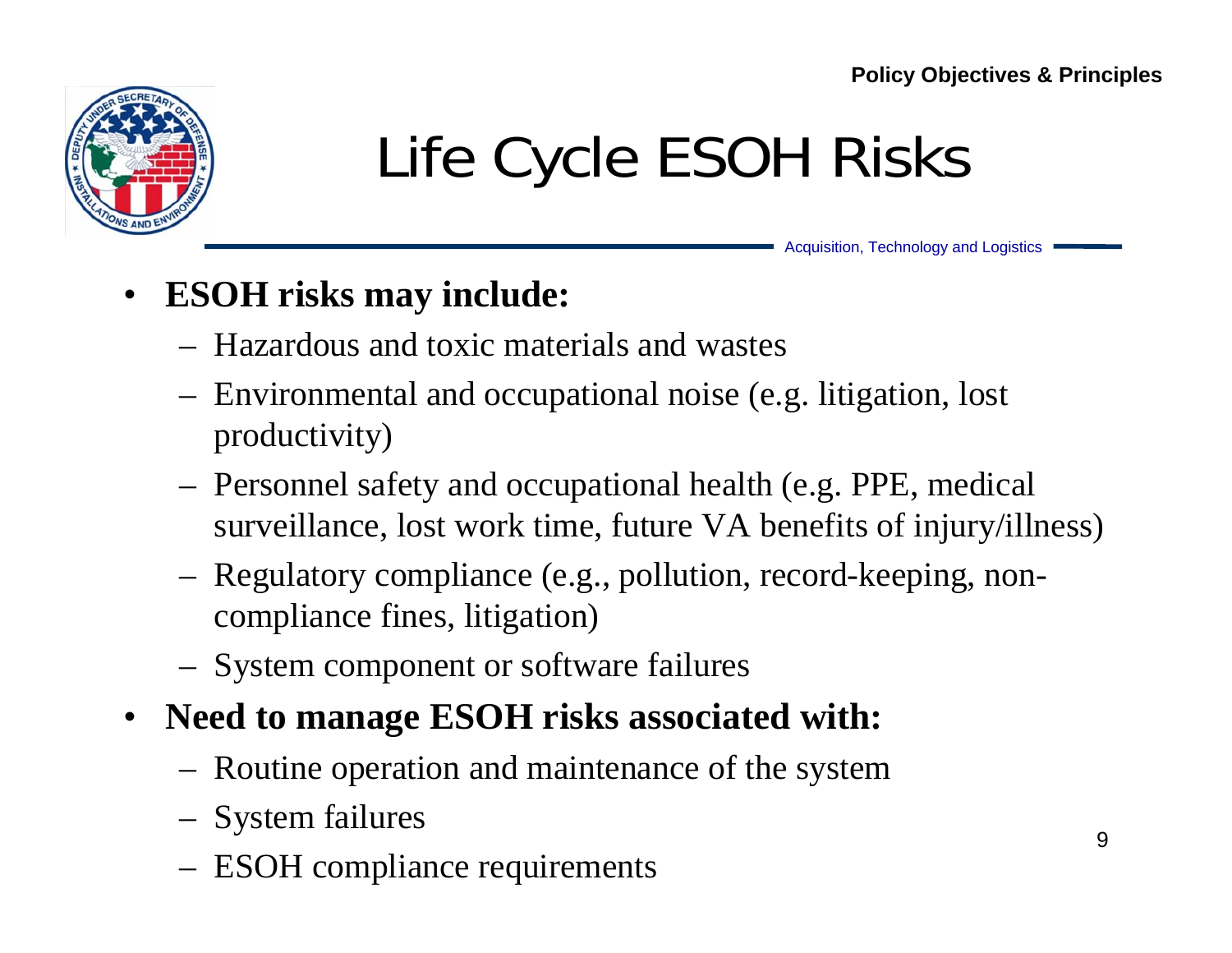**Policy & OSD Expectations**



## DoD Acquisition Policies and Guidance

- DoD Directive (DoDD) 5000.01, *The Defense Acquisition System* (12 May 2003)
- DoD Instruction (DoDI) 5000.02, *Operation of the Defense Acquisition System* (12 May 2003)
- MIL-STD-882D, *DoD Standard Practice for System Safety*
- **Defense Acquisition Guidebook,** https://akss.dau.mil/dag
- Acquisition Community Connection, ESOH Special Interest Area, https://acc.dau.mil/ESOH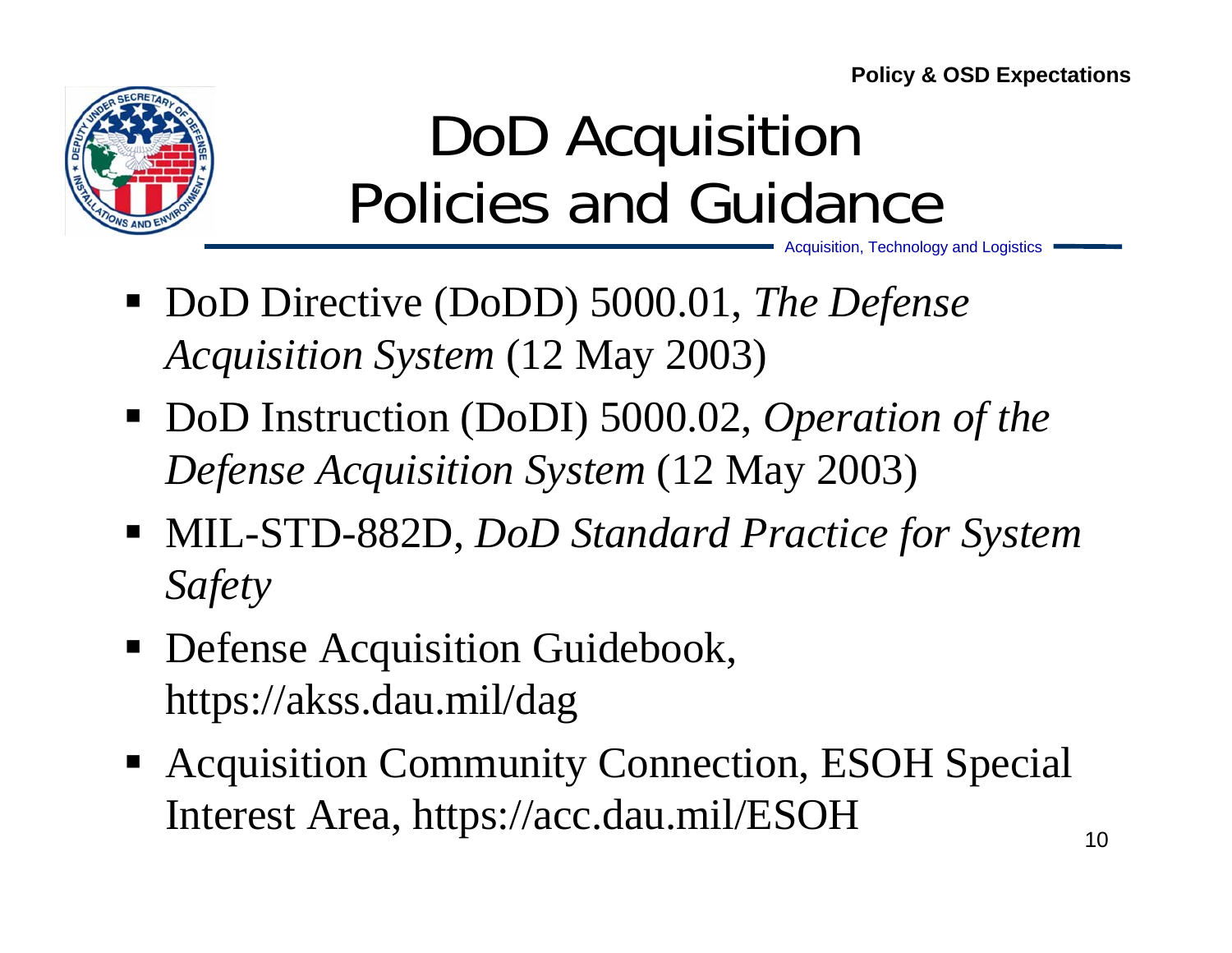

# Update Policy and Guidance

- In 2007 coordinated with the Services and provided ESOH input update of DoDI 5000.02
	- –"Facts of life" changes only (plus AT&L inputs)
	- – Incorporated the 3 USD(AT&L) ESOH-System Safety Memos since 2003 and new EO 13423
	- Moved main ESOH section to the new Enclosure 12 Systems Engineering and updated ESOH paragraphs
- Provided updated ESOH section to the Defense Acquisition Guidebook to reflect the upcoming changes to DoDI 5000.02 (will come out with updated 5000.02)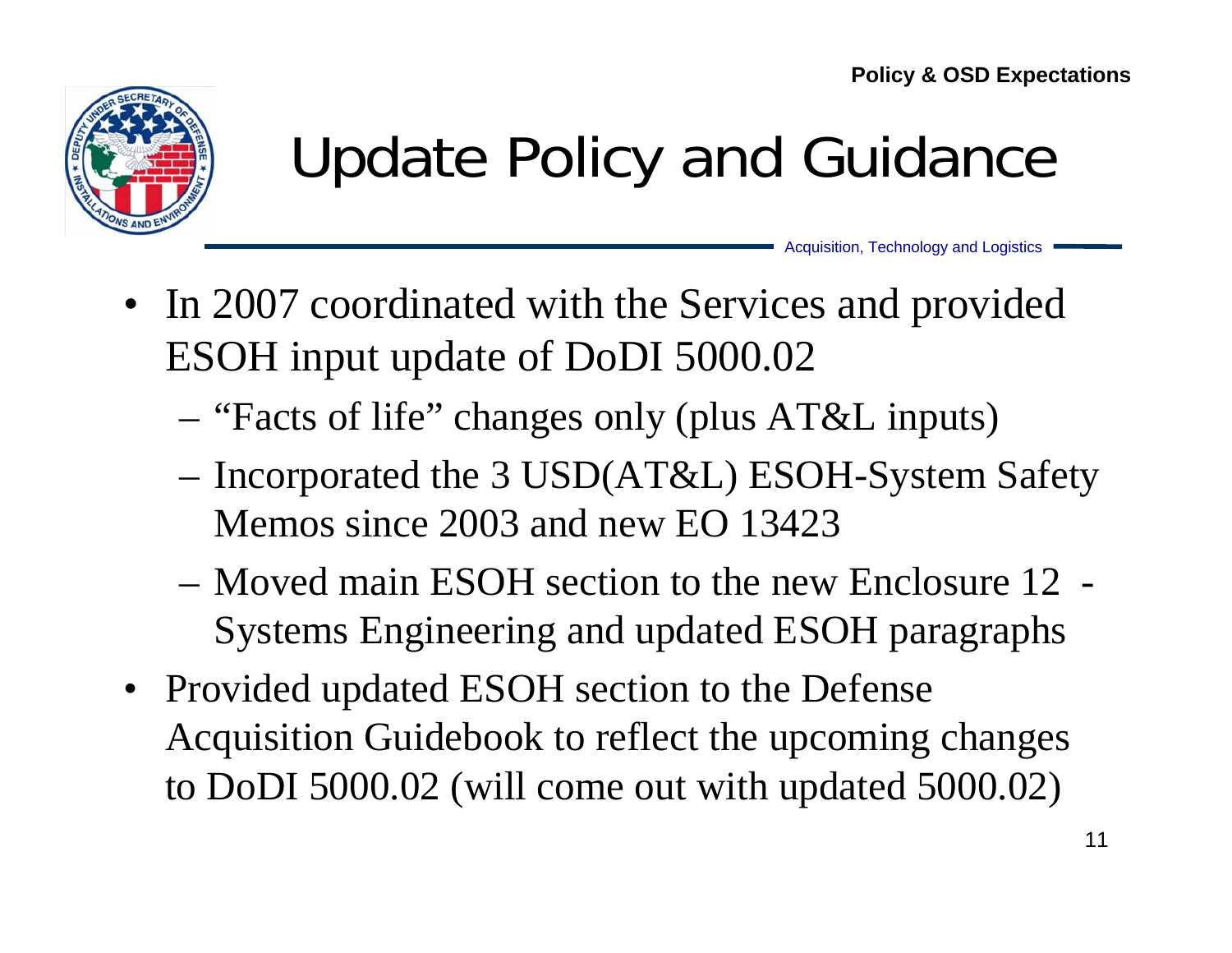**Policy & OSD Expectations**



Acquisition, Technology and Logistics Paragraph 3.8.2.2 Life-Cycle Sustainment Considerations

• Life-cycle sustainment considerations include supply; maintenance; transportation; sustaining engineering; data management; configuration management; manpower, personnel, training, habitability, survivability, **environment, safety (including explosives safety), and occupational health**; protection of critical program information and anti-tamper provisions; supportability; and interoperability.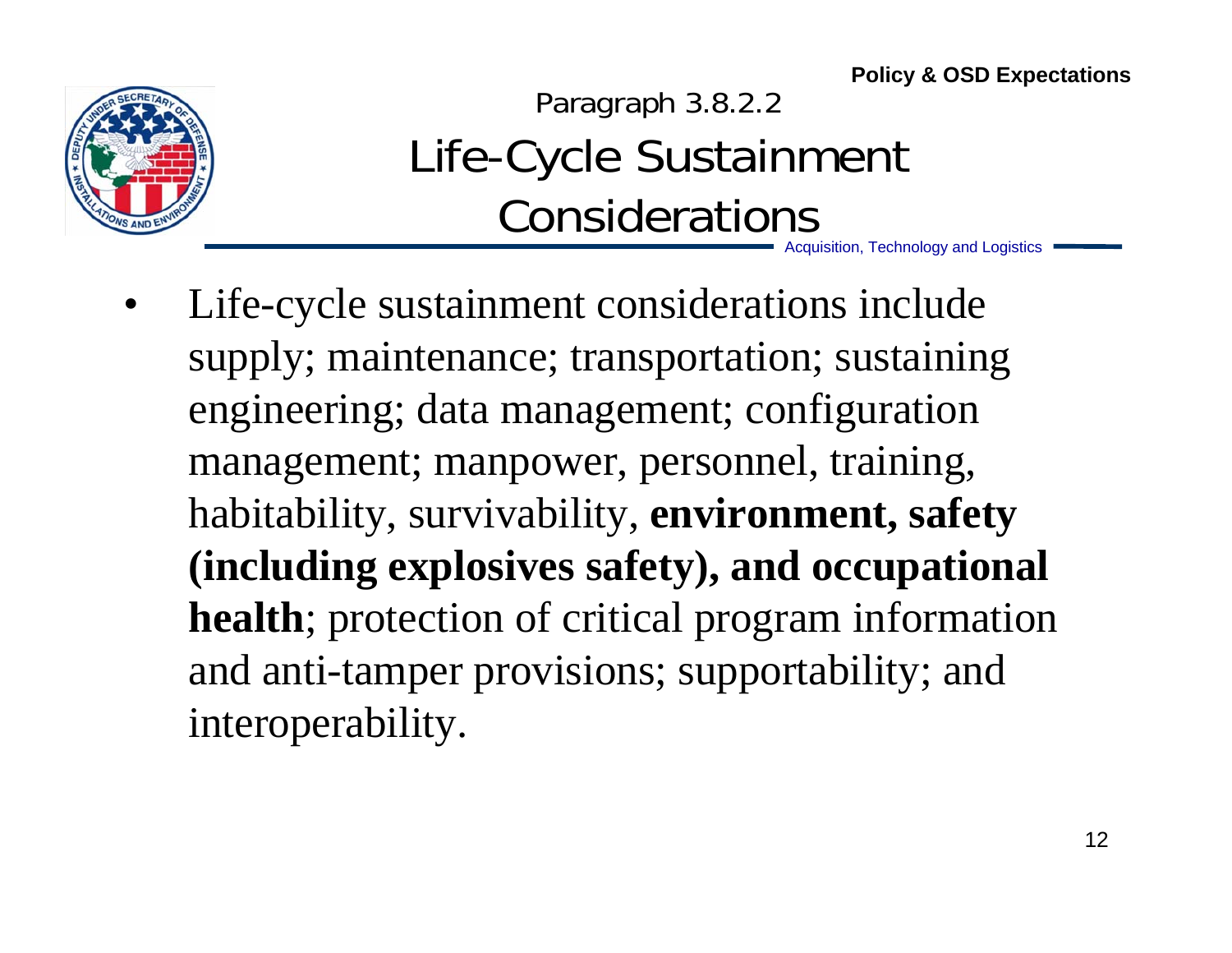

Paragraph 3.8.3 **Disposal** 

- At the end of its useful life, a system shall be demilitarized and disposed of in accordance with **all legal and regulatory requirements and policy relating to safety (including explosives safety)**, security, and the **environment**.
- During the design process, PMs shall **document hazardous materials contained in the system in the Programmatic Environment, Safety, and Occupational Health Evaluation (PESHE)** (see paragraph E12.6.), and shall **estimate and plan** for the system's demilitarization and **safe disposal**.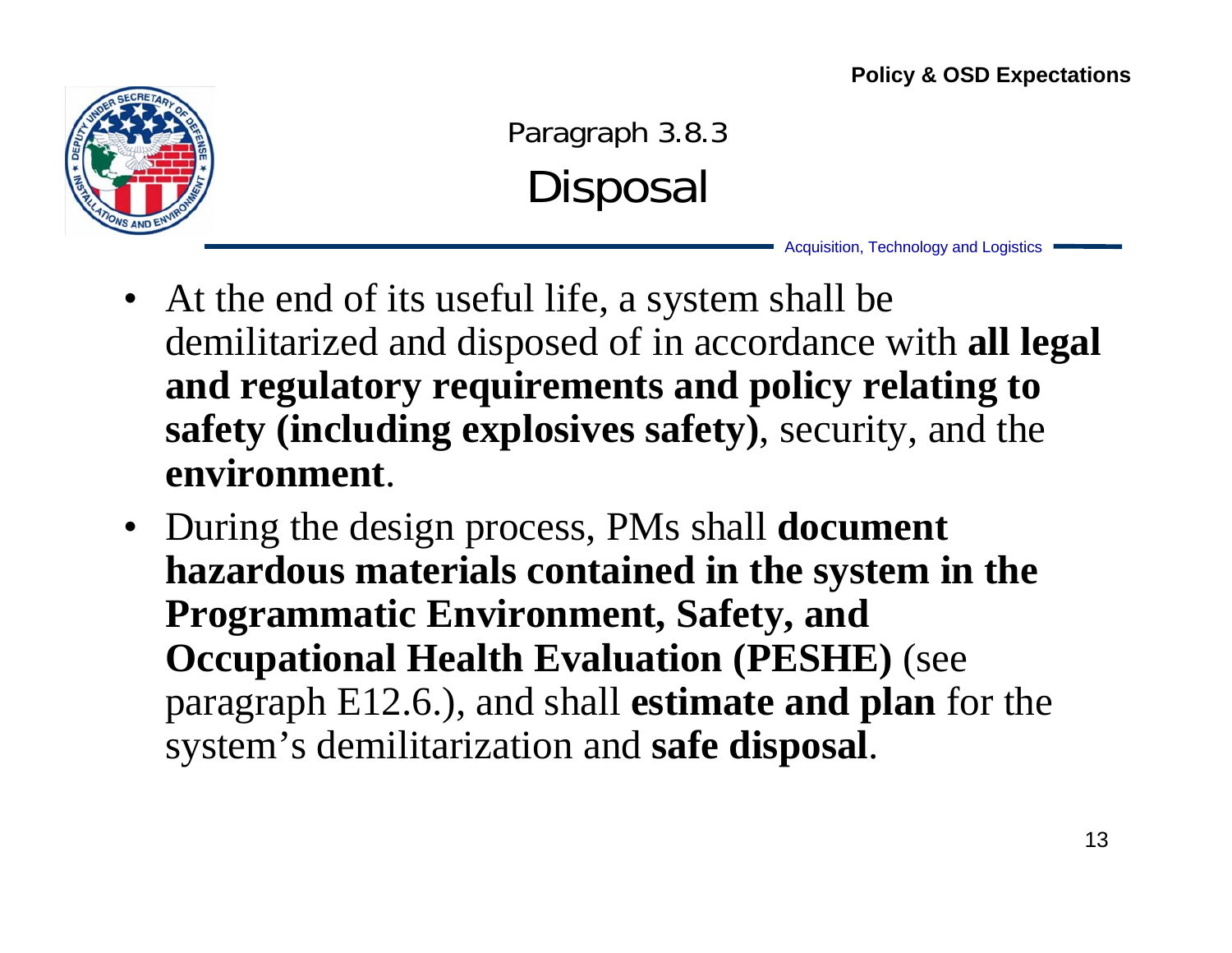

Enclosure 12 Systems Engineering E12.6 Environment, Safety, and Occupational Health **Policy & OSD Expectations**

- The PM shall **integrate ESOH risk management into the overall** *systems engineering process* **for** *all* **developmental and sustaining engineering activities**. As part of risk reduction, the PM shall eliminate ESOH hazards where possible, and manage ESOH risks where hazards cannot be eliminated. **The PM shall use the methodology in MIL-STD-882D**, *DoD Standard Practice for System Safety*.
- 14• PMs shall **report on the status of ESOH risks and acceptance decisions at technical reviews**.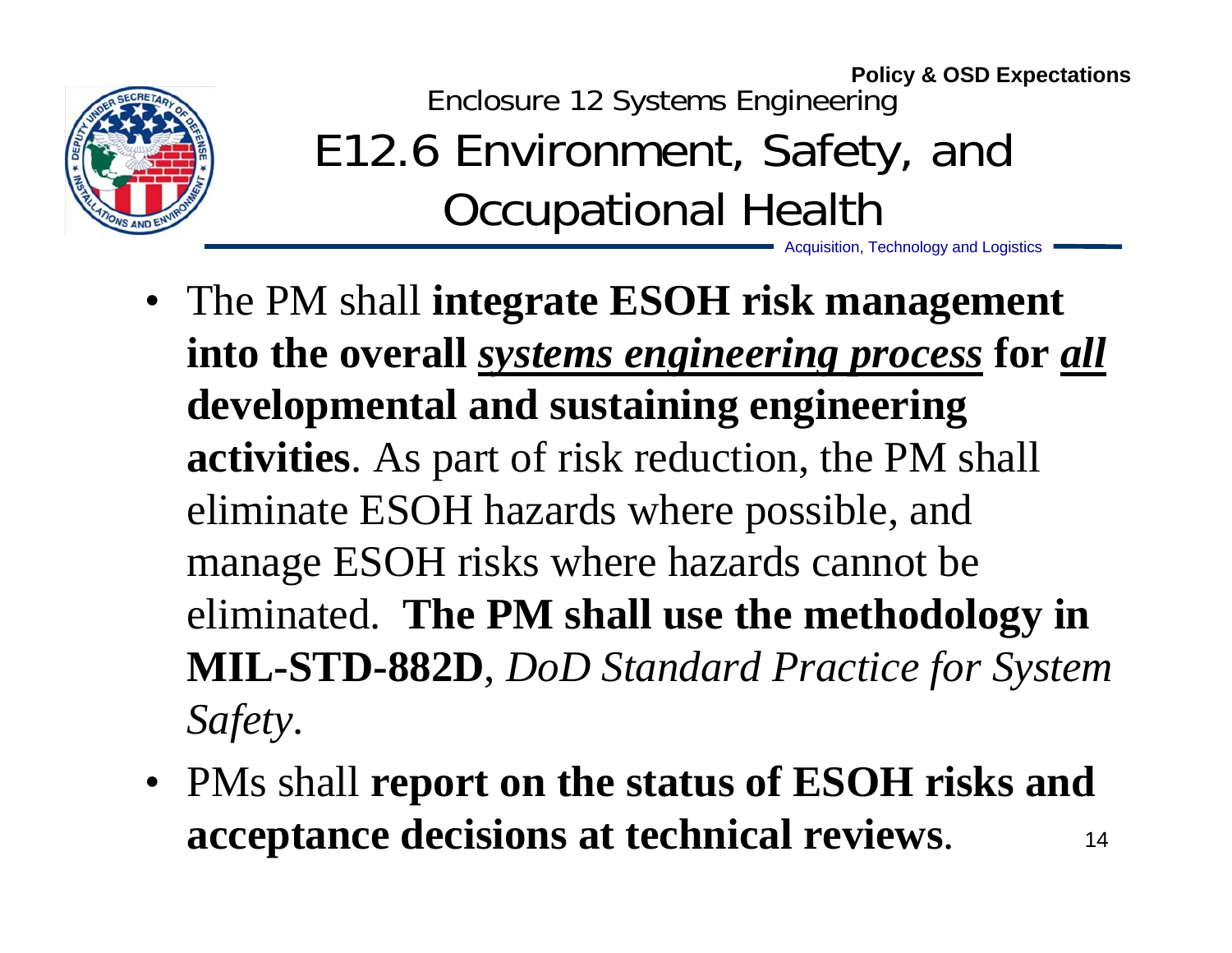

Enclosure 12 Systems Engineering **Policy & OSD Expectations**

### E12.6 Environment, Safety, and Occupational Health, con't.

- Acquisition **program reviews and fielding decisions shall address the status of all high and serious risks, and applicable ESOH technology requirements**.
- *Prior to exposing* people, equipment, or the environment to known **system-related ESOH hazards**, the PM shall document that **the associated risks** *have been accepted* by the following acceptance authorities: the CAE for high risks, PEO-level for serious risks, and the PM for medium and low risks. The **user representative shall be part of this process throughout the life cycle** and shall provide **formal concurrence prior to all serious and high risk acceptance** decisions.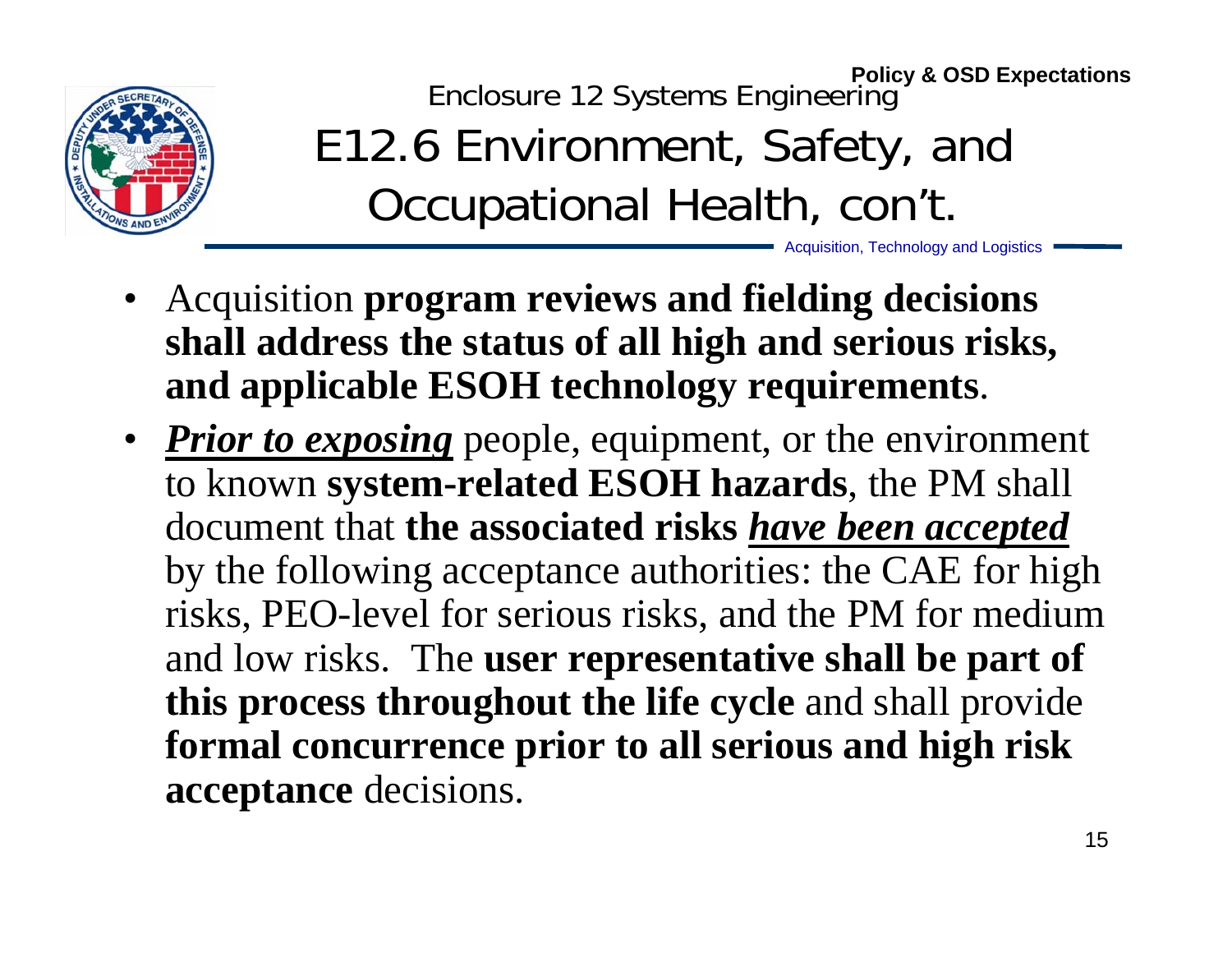

Enclosure 12 Systems Engineering **Policy & OSD Expectations**

## E12.6.1 Programmatic ESOH Evaluation (PESHE)

- $\bullet$  The PM for all programs, regardless of ACAT level, shall prepare <sup>a</sup> PESHE which incorporates the MIL-STD-882D process and includes the following:
	- identification of ESOH responsibilities
	- the strategy for integrating ESOH considerations into the systems engineering process
	- **identification of ESOH risks and their status**
	- **a description of the method for tracking hazards throughout the life cycle of the system**
	- **identification of hazardous materials, wastes, and pollutants (discharges/emissions/ noise) associated with the system and plans for their minimization and/or safe disposal**
	- a compliance schedule covering *all system related activities* for the National Environmental Policy Act (NEPA) and Executive Order 12114
- $\bullet$  The **Acquisition Strategy** shall incorporate a **summary of the PESHE**, including the NEPA/EO 12114 compliance schedule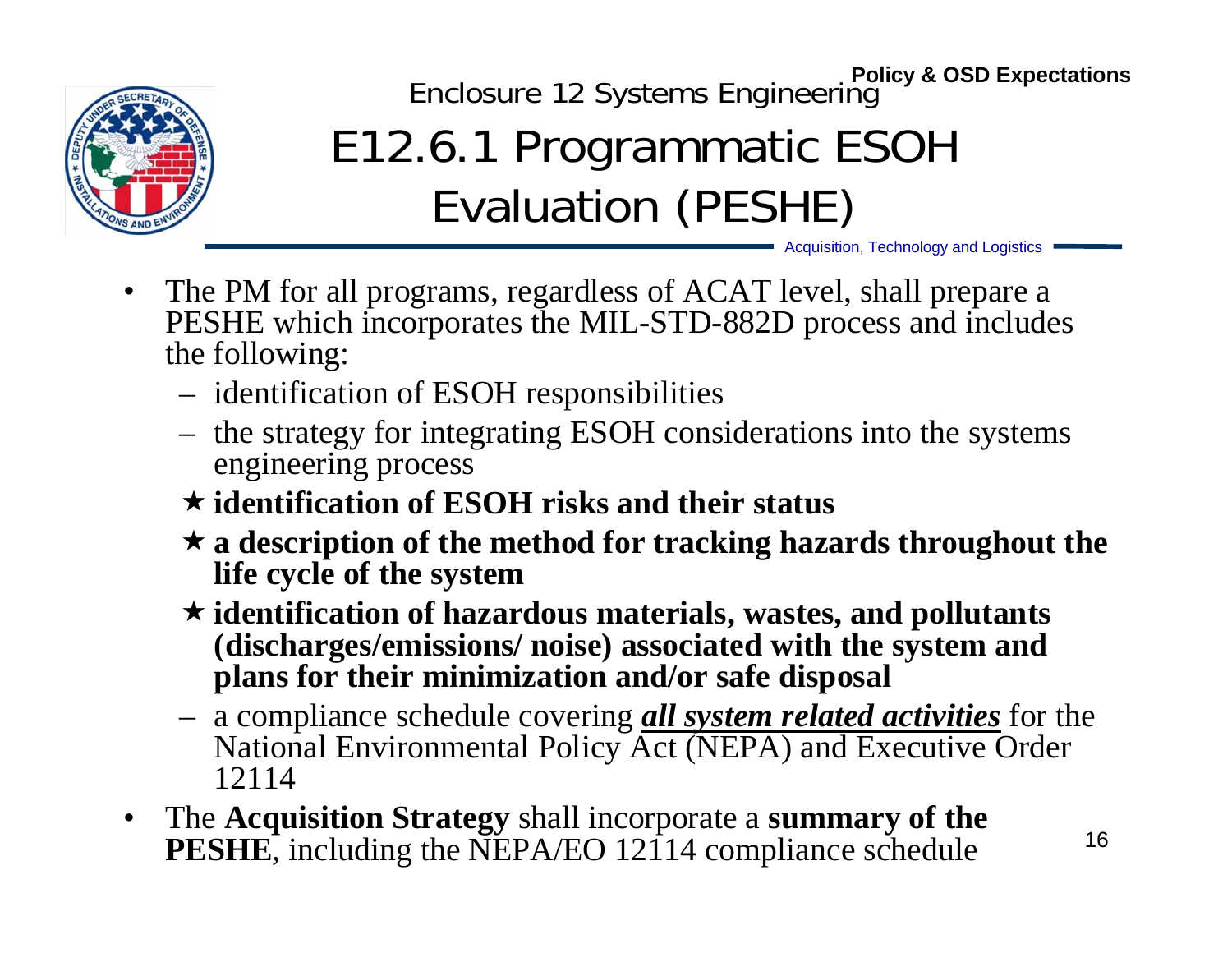

Enclosure 12 Systems Engineering **Policy & OSD Expectations**

Acquisition, Technology and Logistics E12.6.2 National Environmental Policy Act/Executive Order 12114

- The PM shall conduct and document NEPA/E.O. 12114 analyses for which the PM is the action proponent
- The PM shall *provide system-specific analyses and data to support other organizations' NEPA and EO 12114 analyses*
- The **CAE** (or for joint programs, the CAE of the Lead Executive Component) **or designee, is the approval authority for system-related NEPA** and E.O. 12114 documentation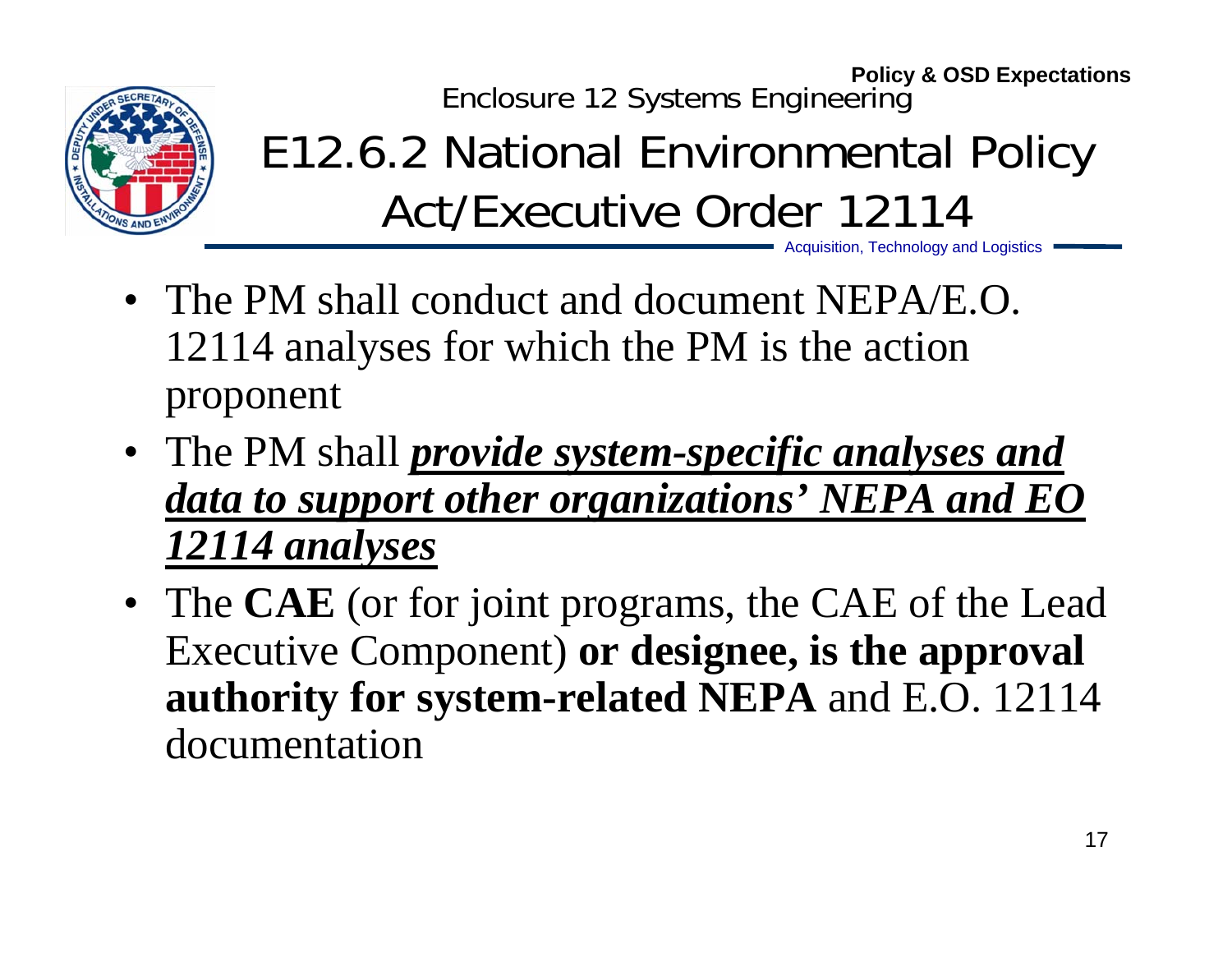**Policy & OSD Expectations**



Enclosure 12 Systems Engineering E12.6.3 Mishap Investigation Support

Acquisition, Technology and Logistics

• PMs will support system-related Class A and B mishap investigations by **providing analyses of hazards that contributed to the mishap** and **recommendations for materiel risk mitigation measures**, especially those that minimize human errors.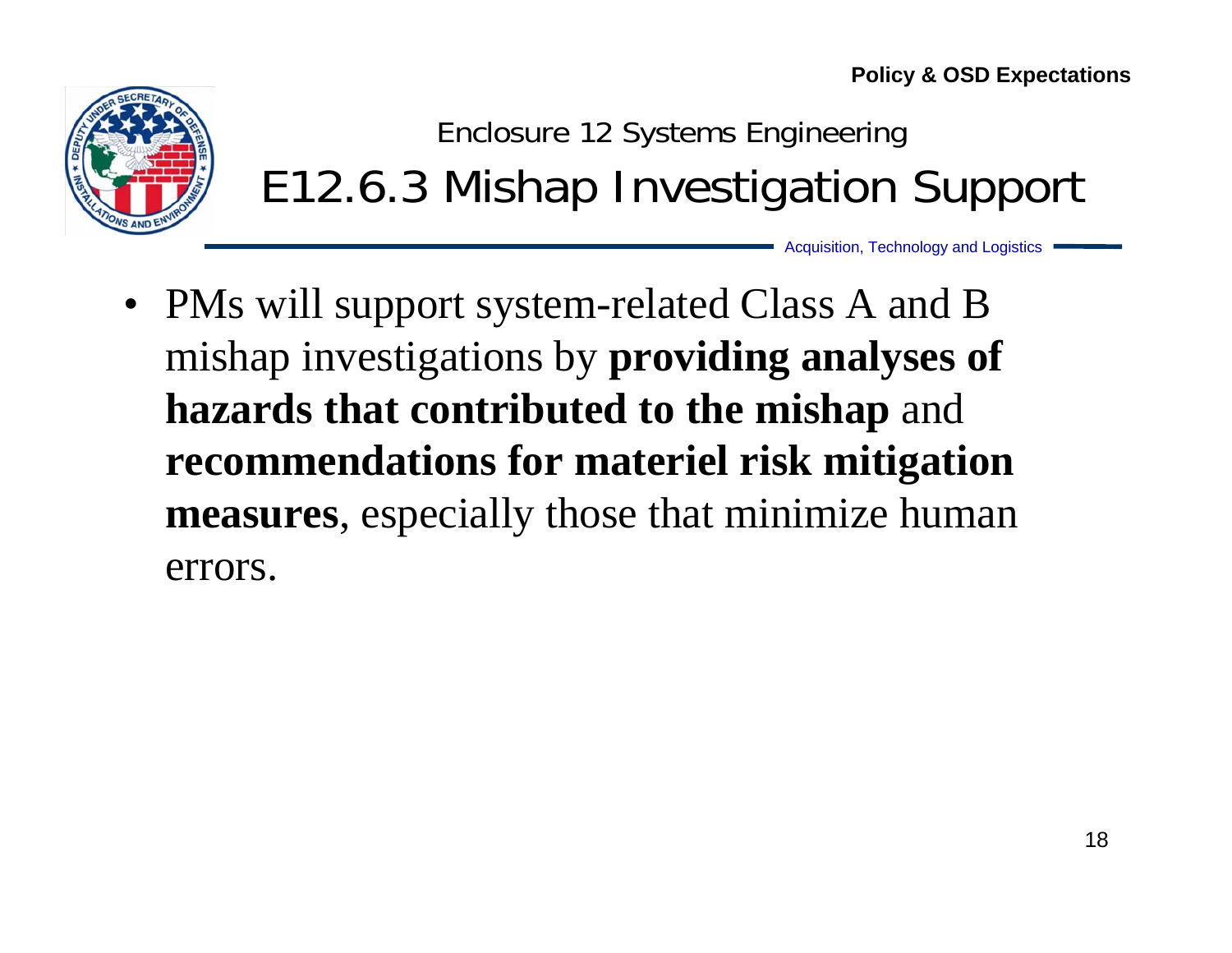

#### MIL-STD-882D Eight Mandatory Steps

- 1. Document the system safety approach Document the Government and Contractors' approach to ESOH risk management
- 2. Identify hazards Conduct hazard analyses of ever-increasing fidelity as the system design matures
- 3. Assess the risk For each hazard, determine the associated level of risk
- 4. Identify risk mitigation measures For each identified hazard, propose alternatives/controls to eliminate the hazard or reduce the risk of the hazard to an acceptable level
- Acquisition, Technology and Logistics
- 5. Reduce risk to an acceptable level For each hazard, select the risk mitigation measure(s) to be used to eliminate the hazard or reduce the risk
- 6. Verify risk reduction For each hazard, verify that the hazard has been eliminated or the risk mitigation measure(s) has reduced the risk of the hazard
- 7. Review hazards and accept risk by appropriate authority
- 19 8. Track hazards, their closures, and residual <u>risk</u> – Maintain a tracking system to document hazards, mitigation measures, and hazard status throughout the life cycle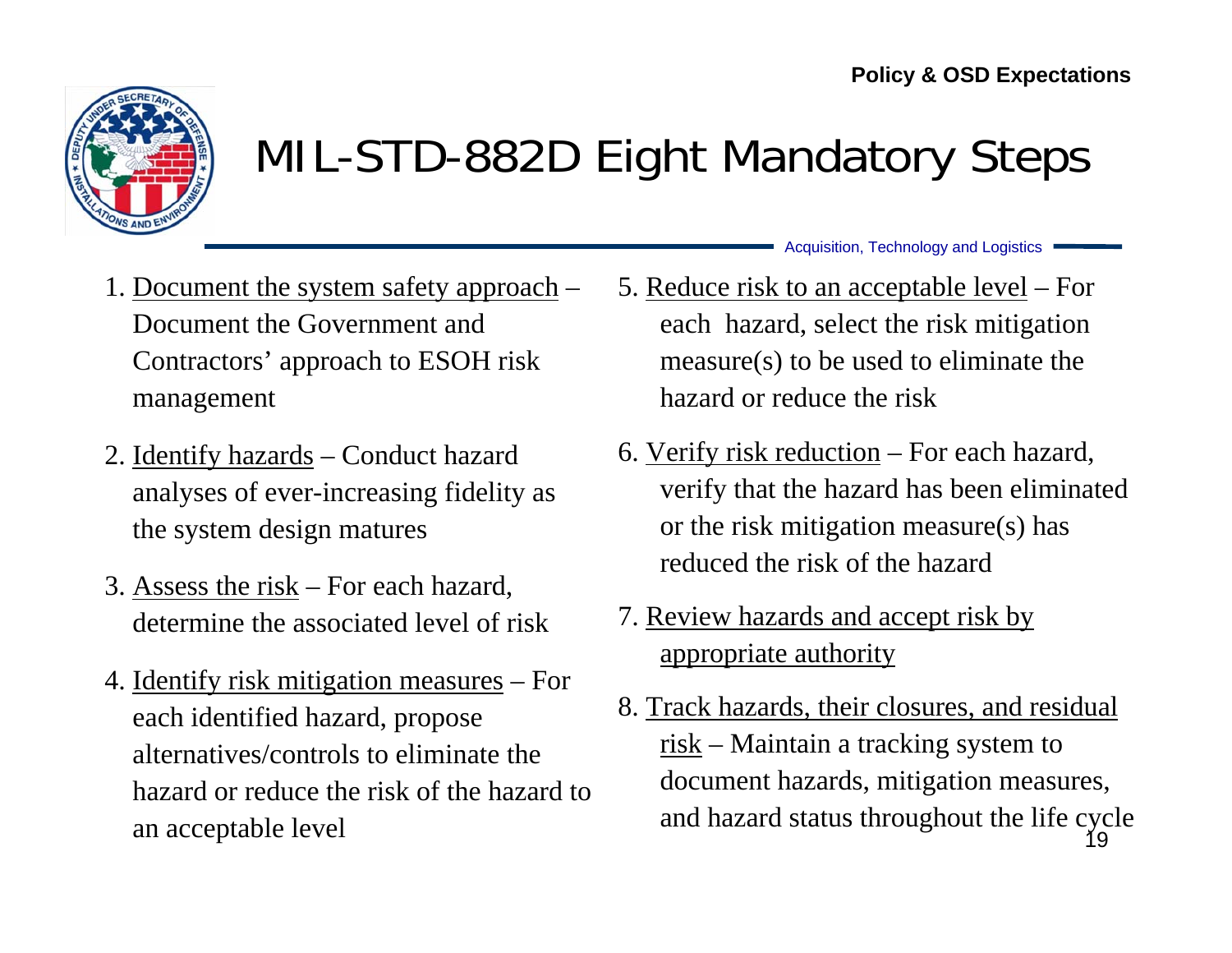

#### MIL-STD-882D Order of Precedence

| <b>Most to Least Preferred Risk Mitigation Measures</b> |                                               |                                                                                                                                                                                                                                                                                                                                                                                                                                                       |
|---------------------------------------------------------|-----------------------------------------------|-------------------------------------------------------------------------------------------------------------------------------------------------------------------------------------------------------------------------------------------------------------------------------------------------------------------------------------------------------------------------------------------------------------------------------------------------------|
| 1.                                                      | Eliminate hazards through<br>design selection | If unable to eliminate an identified hazard, reduce the<br>associated risk though design selection.                                                                                                                                                                                                                                                                                                                                                   |
| 2.                                                      | Incorporate safety devices                    | If unable to eliminate the hazard though design selection,<br>reduce the risk using protective safety features or device.                                                                                                                                                                                                                                                                                                                             |
| 3.                                                      | Provide warning devices                       | If safety devices do not adequately lower the risk of the<br>hazard, include a detection and warning system to alert<br>personnel to the particular hazard.                                                                                                                                                                                                                                                                                           |
| 4.                                                      | Develop procedures and<br>training            | Where it's impractical to eliminate hazards through design<br>selection or to reduce associated risk to an acceptable<br>level with safety and warning devices, incorporate special<br>procedures and training. Procedures may include the use<br>of personal protective equipment.<br>Note: For catastrophic or critical severity categories, avoid<br>using warning, caution, or other written advisory as the<br>20<br>only risk reduction method. |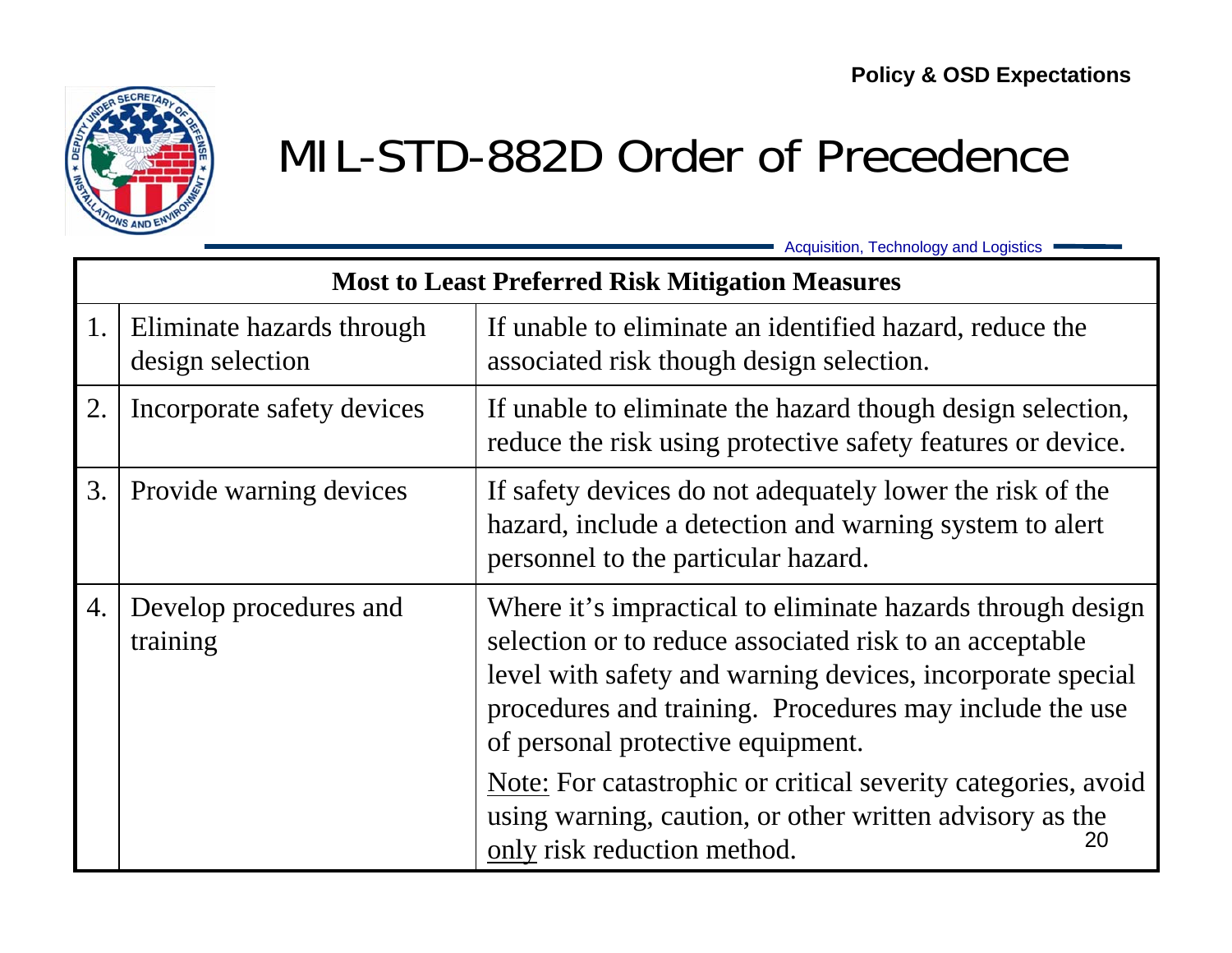**Initiatives & Focus Areas**

Acquisition, Technology and Logistics



# "System Safety in Systems Engineering" DAU CLE009

- Roadmap for using the MIL-STD-882D System Safety methodology to integrate ESOH considerations into the SE process during each life cycle phase
- Maps System Safety analyses into the SE "V" model
- Never been done before by either the System Safety or SE communities—fundamental breakthrough in defining how the communities are supposed to work together
- Results to Date:
	- –Available online April 2005
	- –3054 graduates as of OCT08

*ODUSD(I&E) - ESOH SME and logistical support*

*ODUSD(A&T)/SSE - SE SME and DAU SE courses*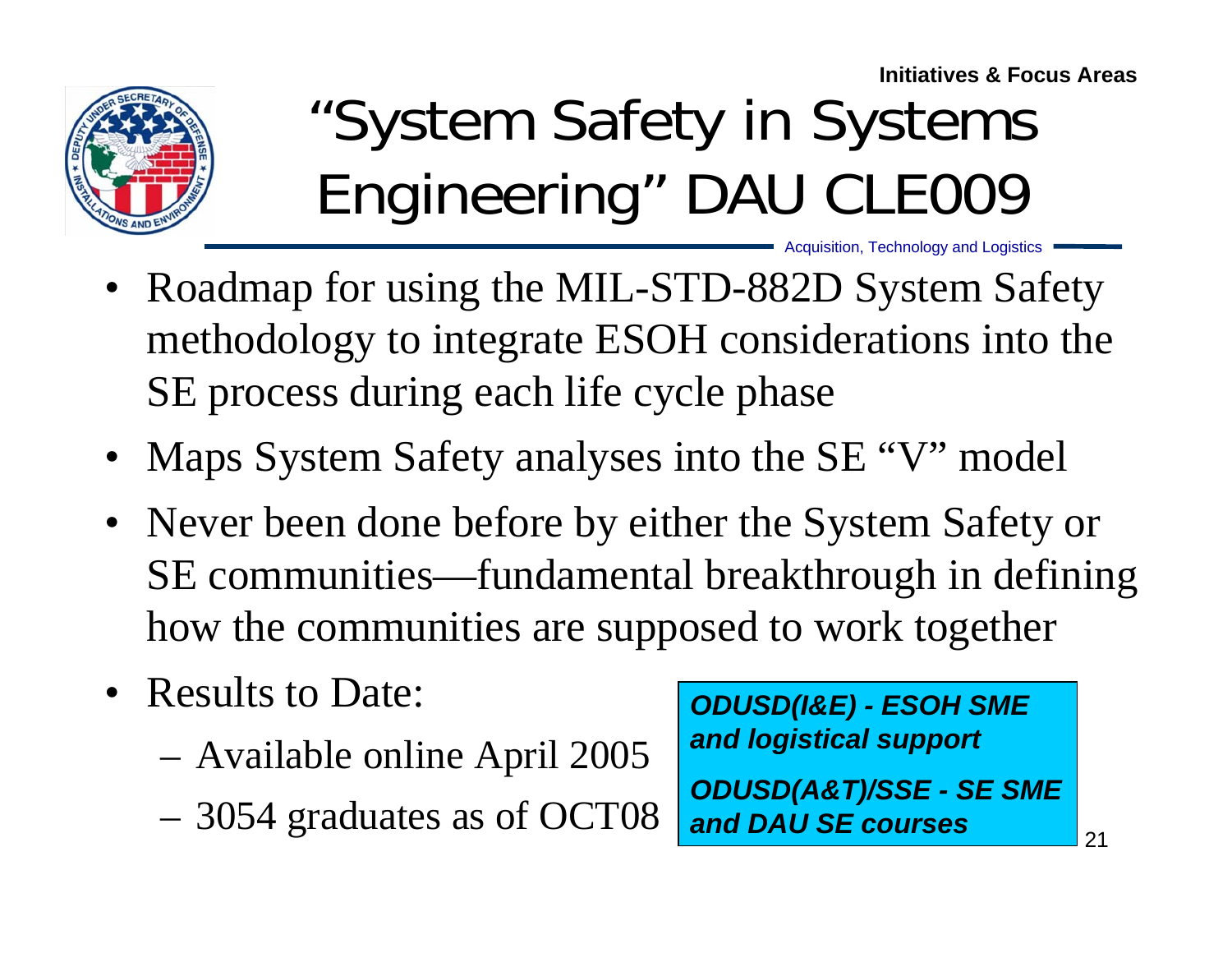**Initiatives & Focus Areas**



### System Safety - ESOH Management Evaluation Criteria for DoD Acquisition

- Tool to assess SE technical discipline in the integration of ESOH using System Safety methodology
	- Technical and Program Reviews (self assessment)
	- Milestone Review Process (oversight assessment)
- Four key areas for evaluation
	- –Planning
	- –Requirements Analysis
	- –Hazard analysis
	- Resources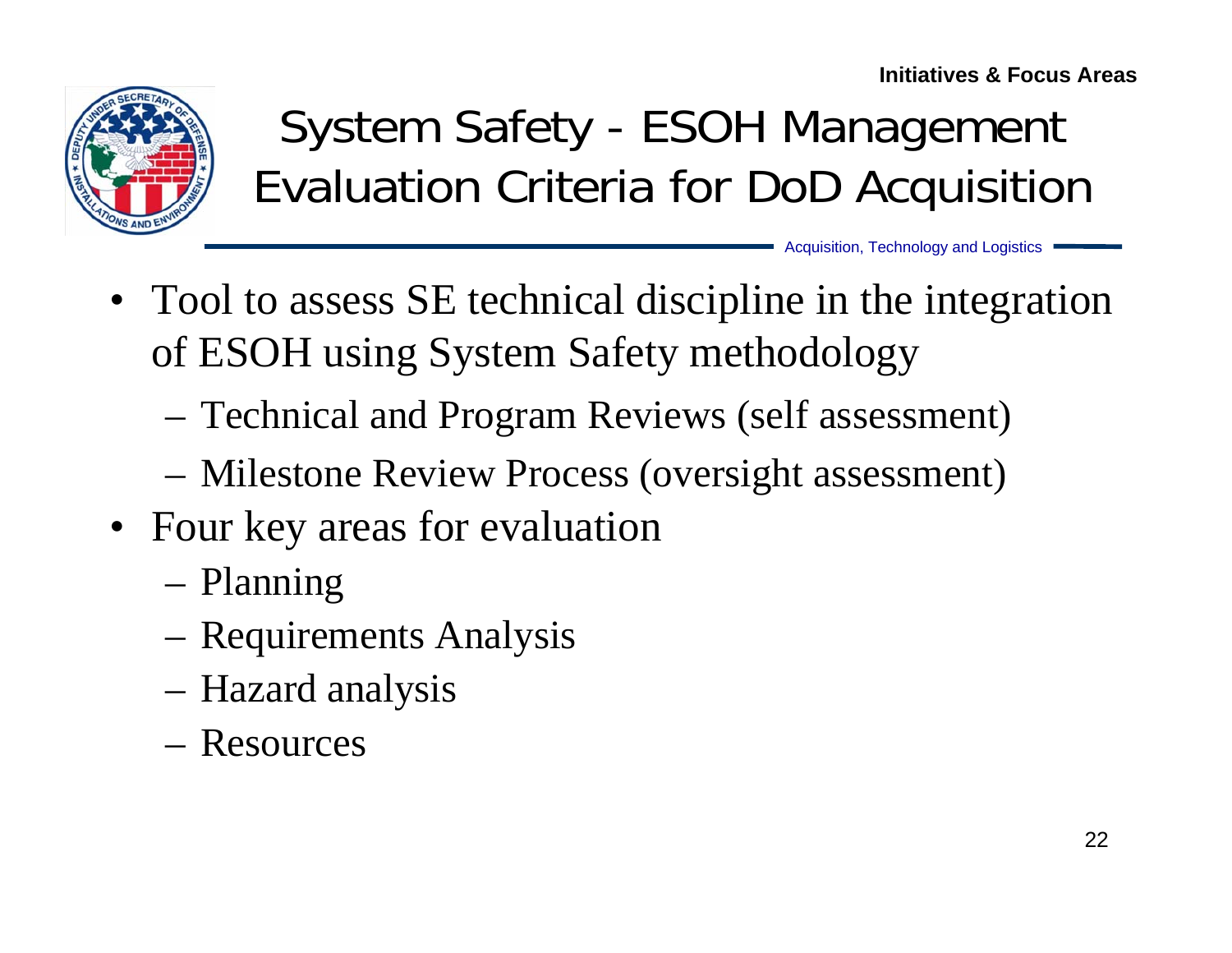

## System Safety - ESOH Management Evaluation Criteria for DoD Acquisition

- Assessment criteria for each area for each life cycle phase
	- – Weighted summation of four ratings to overall rating for each life cycle phase
- Incorporated into the next Defense Acquisition Program Support (DAPS) SE Assessment Methodology
- Available at Acquisition Community Connection https://acc.dau.mil/ESOH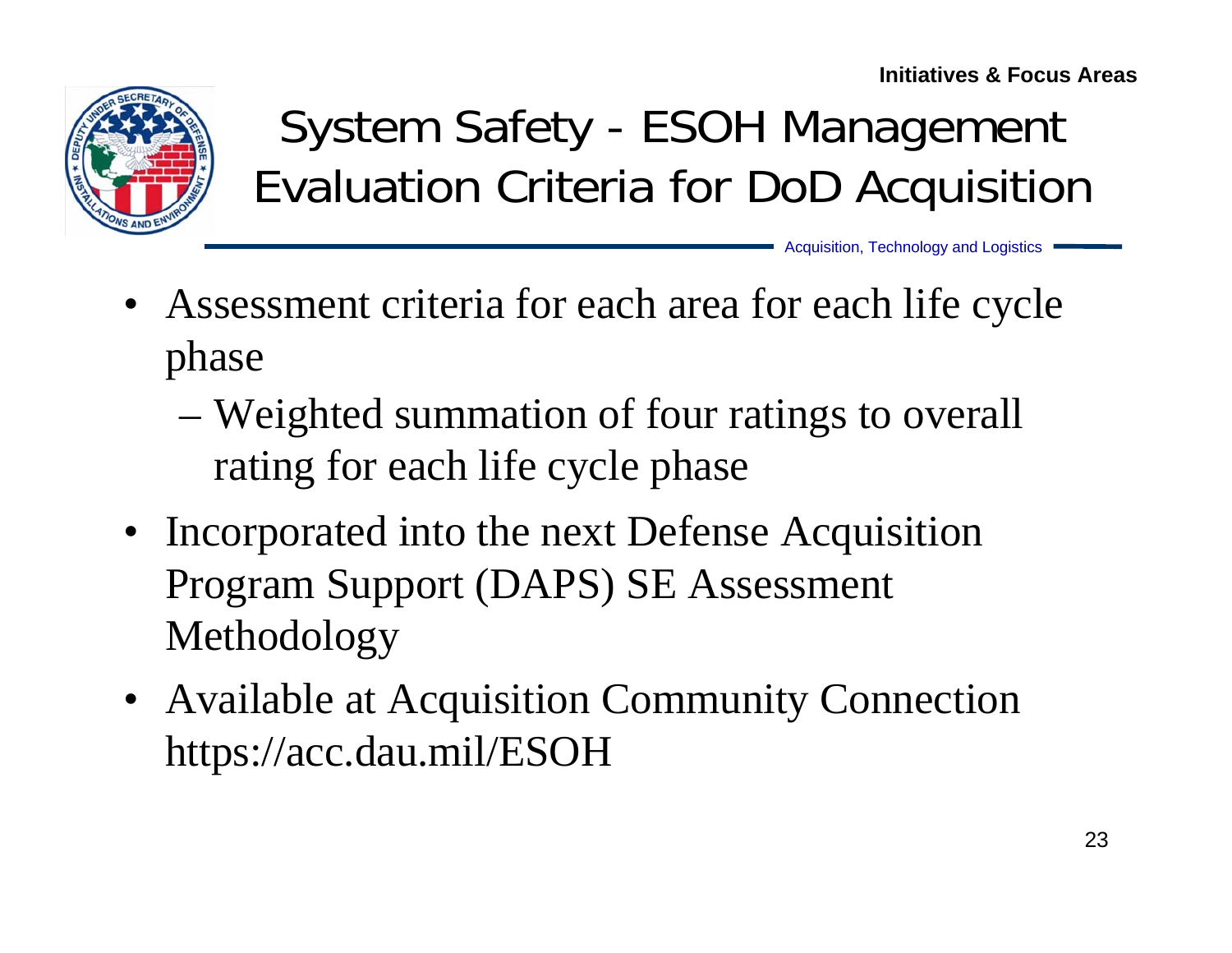

## Integrating ESOH Into SE Booklet



Acquisition, Technology and Logistics

•

 Builds on CLE009 and depicts when ESOH activities should be performed to influence system design throughout the systems engineering process

24• System Safety-ESOH Mgt. Evaluation Criteria are included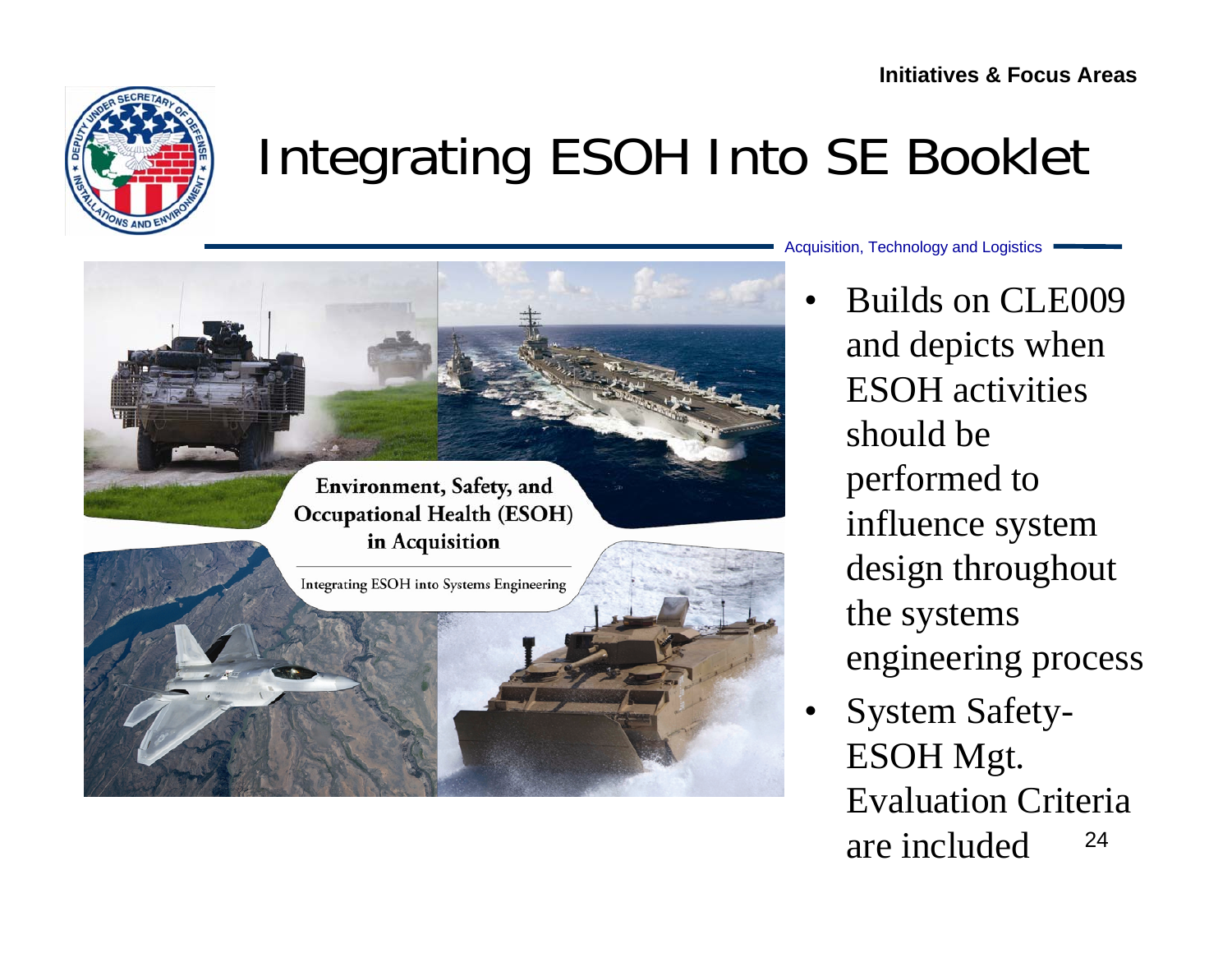

**Trish Huheey** ODUSD(I&E) ESOH in Acquisition Lead (703) 604-1846 patricia.huheey@osd.mil

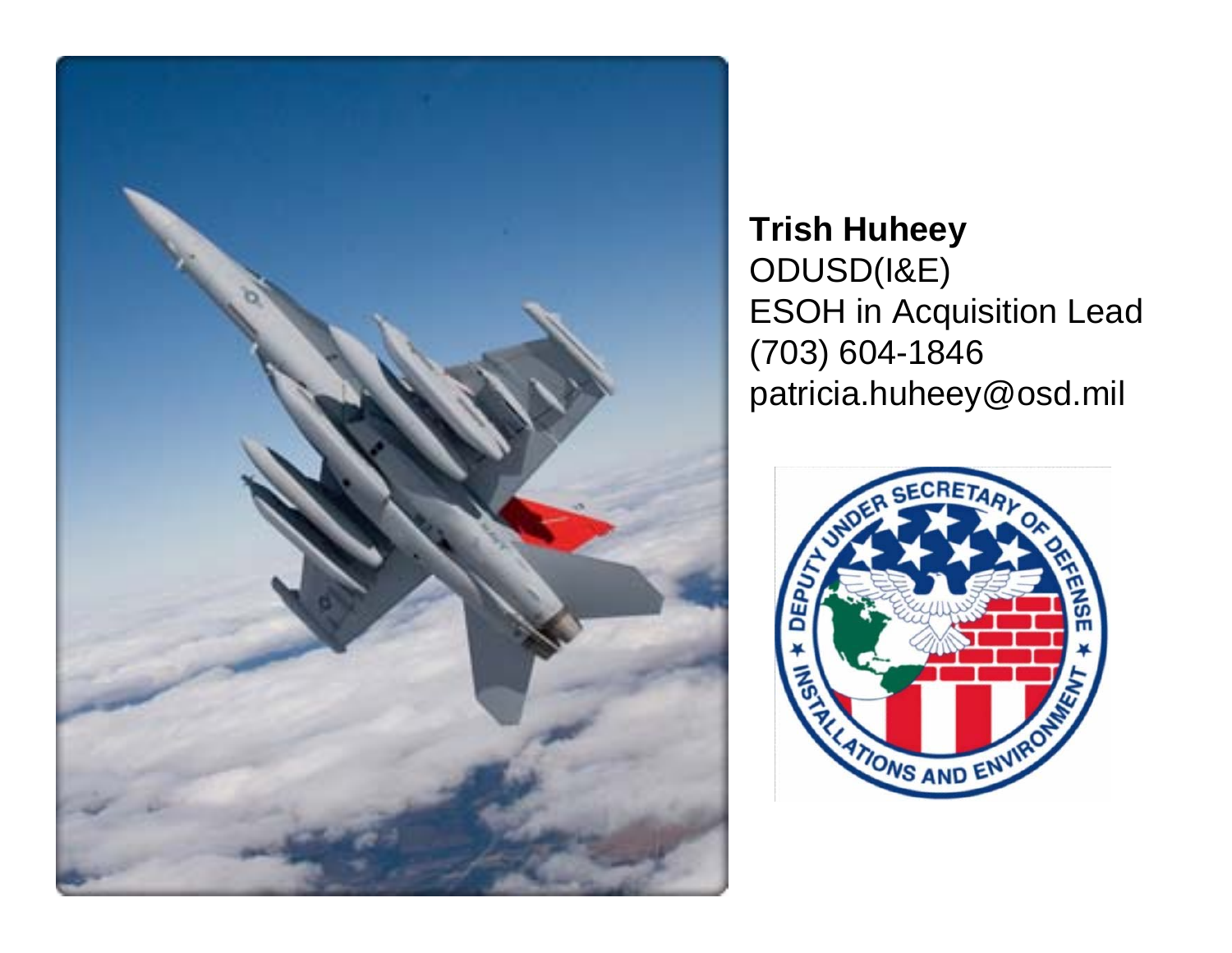

Acquisition, Technology and Logistics

## BACKUP